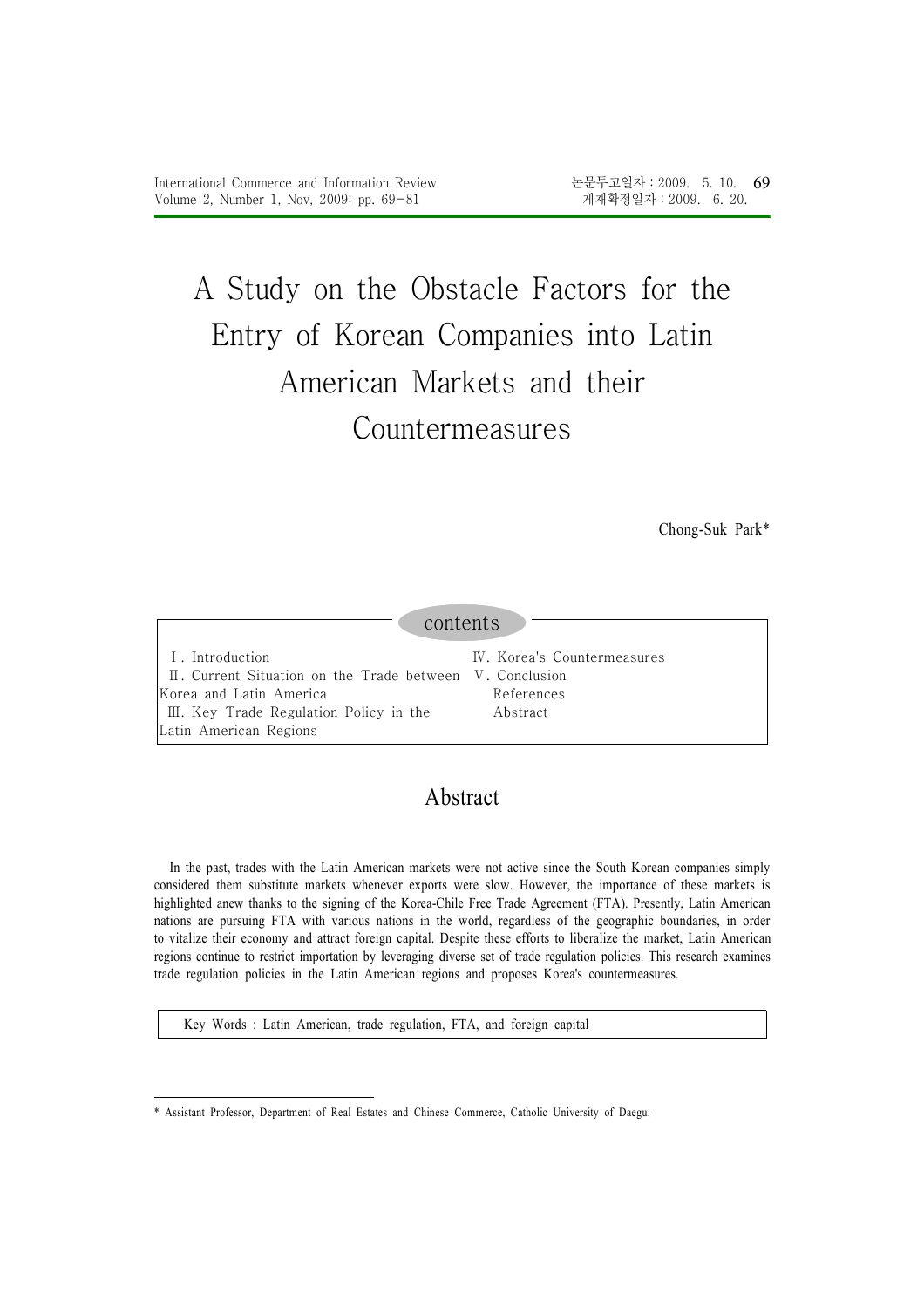## Ⅰ. Introduction

As the FTA between Korea and Chile was signed in 2004, Korea found a means to enter into the Latin American markets. Until this point, Latin American markets were not the target of attention due to an unstable regional economy and certain geographic characteristics. Recently, however, they are pursuing economic stability and growth through market liberalization and increased efforts to attract investment. The Korean perspective, characterized by structural problems including unbalanced exports that focus on limited product assortments as well as limited export markets, pioneering into new markets such as the Latin American regions is urgently called for.

Although signing the FTA with Chile may be perceived as laying the foundation for expanding export and paving the road for the Korean companies to enter these markets, the reality is that the Latin American regions are rather neglected markets when it comes to Korea's external relations. Until now, studies conducted on these regions were limited mostly to economic approach methods. Pamela Starr claimed in an article that the Latin American economy that suffered from the so-called lost decade of 1980's due to chronic hyperinflation could recover market stability with successful market reform.1) Another article concerning this written by Nicola Phillips analyzed changes and growth of Latin American regions following vitalization of regionalism such as the launch of the MERCOSUR.2) A third article by Nam-Kwon Mun analyzes economic effect after the signing of the FTA between Korea and Chile, targeting products that are traded between the two nations.3)

Presently, Korea can be said to have laid down the stronghold for entering into the Latin American markets through the FTA with Chile. However, researches on the Latin American regions' trade regulation policies are considered lacking. This research examines the current trade situation between Korea and Latin American regions, while analyzing market entry barriers following all types of trade regulation policies, and confirming counter measures are pursued.

<sup>1)</sup> Pamela Starr "Perfecting reform in Latin America: what role for the state?" Latin American Research Review, vol.37, no.2, 2002, pp.184-185.

<sup>2)</sup> Nicola Phillips, "The rise and fall of open regionalism? Comparative reflections on regional governance in the Southern Cone of Latin America," Third World Quarterly, vol.24, no.2, 2003, pp.217-234.

<sup>3)</sup> Mun Nam-Kwon, "A Study on the Static Effects of the Korea-Chile Free Trade Agreement", Asian Journal of Latin American Studies, vol.19, no.3, 2006, pp.89-91.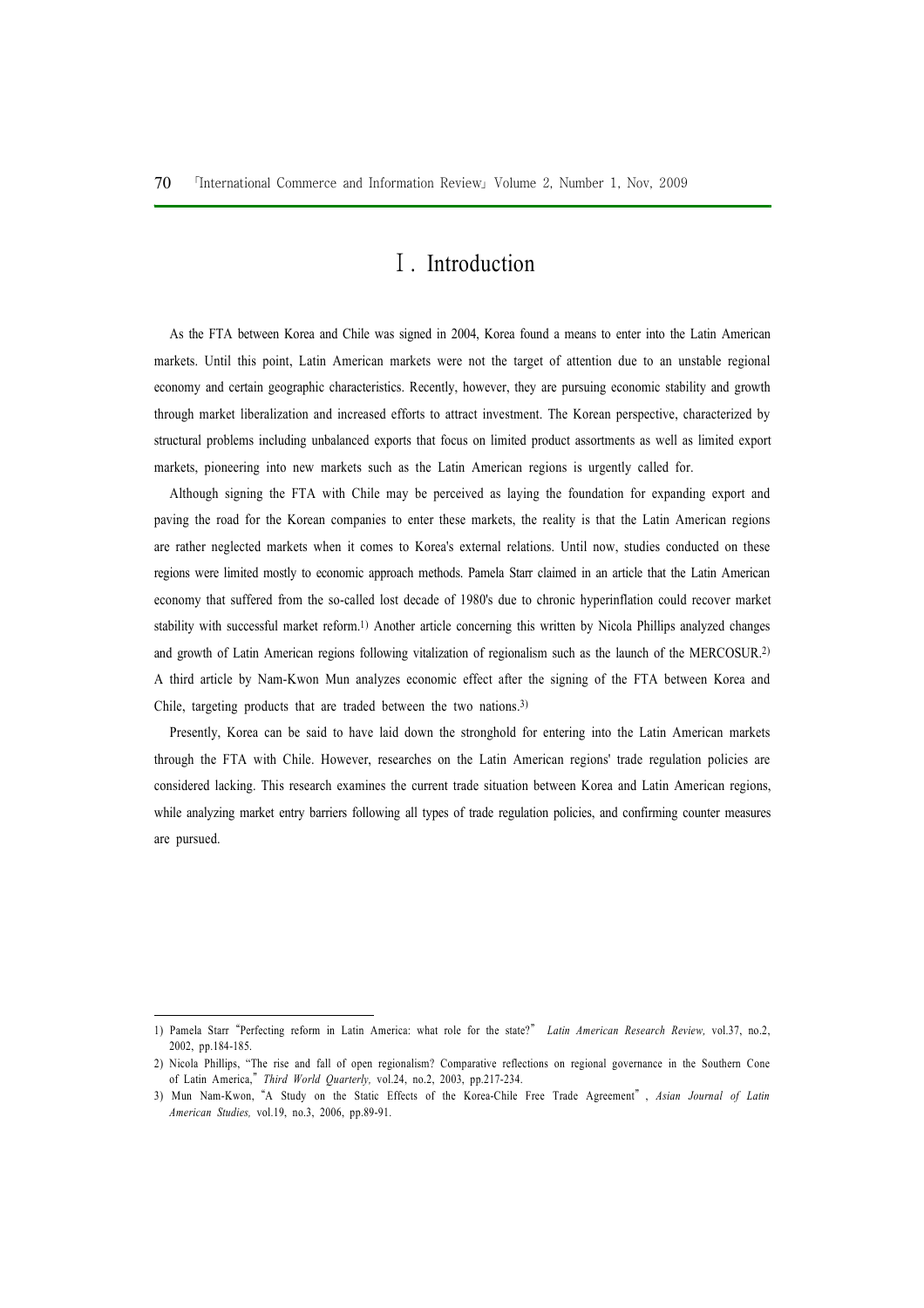## Ⅱ. Current Situation on the Trade between Korea and Latin America

#### 1. Current situation on the trade by region

The current trade situation between Korea and Latin America analyzes nations that take up significant portion within the Latin American regions and the nations that trade with Korea significantly. Mexico, a NAFTA member-nation, is Korea's 9th export nation. As of 2007, exports increased 19.1% to 748 Billion USD compared to the previous year. Brazil, another nation that is emerging fast in Korea's

<Table 1> Current situation of the exports by Korea's key regions

(Unit: Million USD, %)

|               |         | 2003                  |         | 2004                      |       | 2005           |         | 2006           |         | 2007                   |
|---------------|---------|-----------------------|---------|---------------------------|-------|----------------|---------|----------------|---------|------------------------|
|               | lamount | <b>growth</b><br>rate | lamount | $ $ growth amount<br>rate |       | growth<br>rate | lamount | growth<br>rate | lamount | <i>growth</i><br>Irate |
| Mexico        | 2,455   | 1.0%                  | 2,994   | 22.0%                     | 3,789 | 26.6%          | 6,285   | 65.9%          | 7,482   | 19.1%                  |
| <b>Brazil</b> | 1.137   | $-8.8\%$              | 1,785   | 56.9%                     | 2,411 | 35.1%          | 3,063   | 27.1%          | 3,487   | 13.8%                  |
| Chile         | 517     | 13.9%                 | 708     | 36.9%                     | 1,151 | 62.5%          | 1,566   | 36.1%          | 3,115   | 98.9%                  |
| Argentina     | 161     | 214%                  | 239     | 48.1%                     | 309   | 29.2%          | 331     | 7.1%           | 489     | 47.8%                  |

Source: Data from Korea International Trade Association (KITA)

export market, it is manifesting a continual export growth rate, which is the result of the Brazilian government's market liberalization policy.

Meanwhile, Chile, the top IT nation in the Latin American regions, trade with Korea is increasing due to the Korea-Chile FTA. However, this trade is not profitable due to the rapid increase in the price of raw materials. In Argentina, export slowed down after the declaration of default in 2002. However, in 2003 the economy recovered and now export has been increasing every year.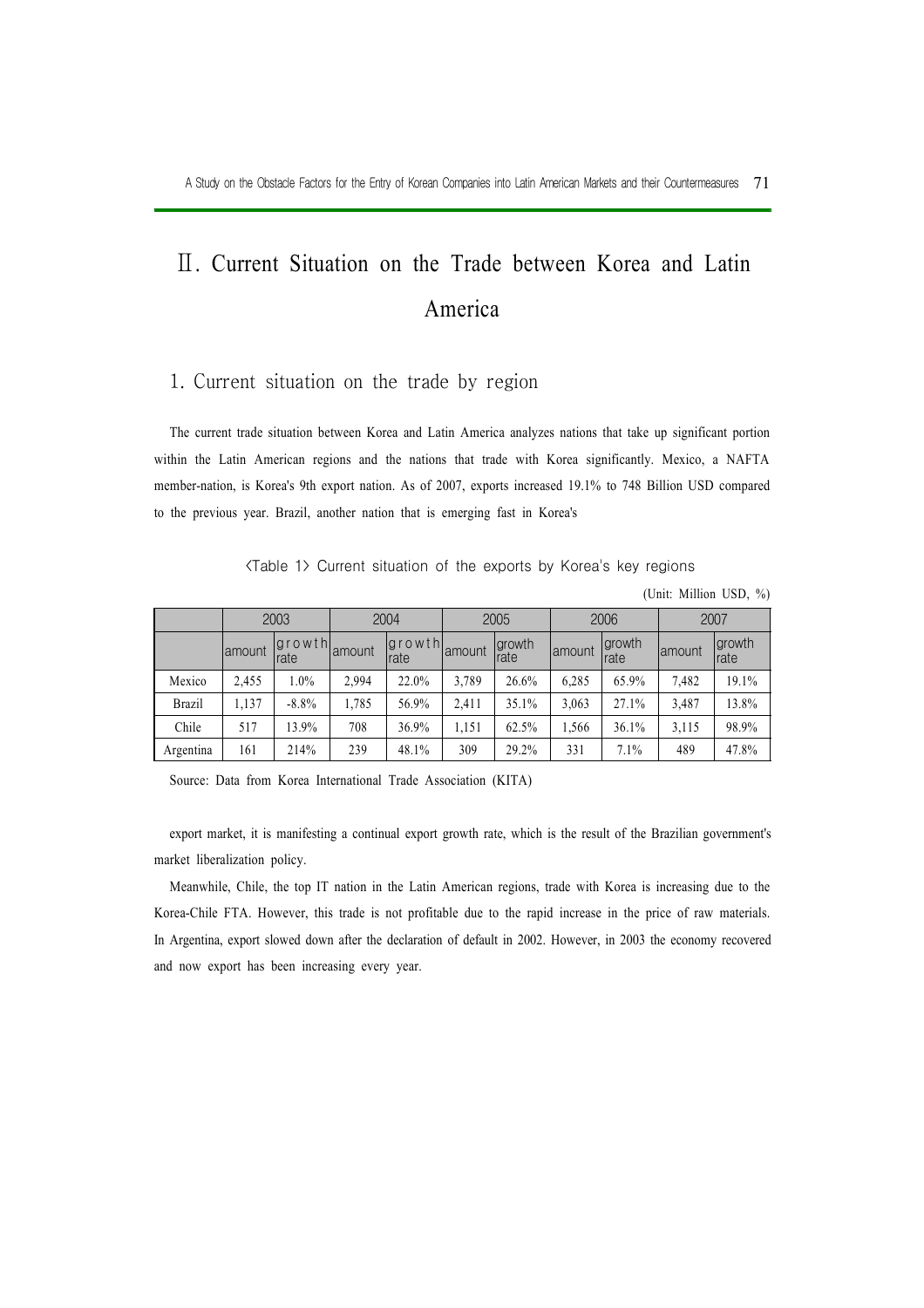|               |       | 2003   |       | 2004    |       | 2005   |       | 2006   | 2007  |        |
|---------------|-------|--------|-------|---------|-------|--------|-------|--------|-------|--------|
|               |       | growth |       | growth  |       | growth |       | growth |       | growth |
| amount        | rate  | amount | rate  | amount  | rate  | amount | rate  | amount | rate  |        |
| Mexico        | 334   | 13.0%  | 411   | 23.2%   | 460   | 11.8%  | 798   | 73.5%  | 1,013 | 26.9%  |
| <b>Brazil</b> | 1.619 | 29.7%  | 2,195 | 35.6%   | 2,501 | 13.9%  | 2,707 | 8.2%   | 2.794 | 3.2%   |
| Chile         | .058  | 40.3%  | 1,934 | 82.8%   | 2,279 | 17.9%  | 3,813 | 67.3%  | 4.184 | 9.7%   |
| Argentina     | 436   | 15.7%  | 421   | $-3.3%$ | 372   | $-12%$ | 556   | 49.6%  | 732   | 31.6%  |

<Table 2> Current situation of the imports by Korea's key regions

Source: KITA

Income from the trade with Mexico grew 26.9% in 2007 compared to the previous year, and export too is growing steadily. Korea's imports from Brazil are growing quickly due to the growing demand for raw materials. In the case of Chile, a growth rate of 9.7% was recorded in 2007 which by comparison was a significant decline to the previous year.

#### 2. Current situation on trade by product category

Upon examination of products exported to Latin America from Korea, electronic parts take up a significant portion, especially in relationship to Mexico, which stems from the demand of the Korean companies entering into local markets. Brazil's share of the electronic export goods is rather high. In the case of electronic industrial goods, sales decreased somewhat in 2007. However, they are still the highest share logged in terms of amount. Conveyor machinery is growing steadily buoyed by the demand in local markets. In Chile, exports of petroleum products increased 266.5% in 2007 as compared to the previous year.

<Table 3> Current situation of Korea's exports by key product categories

|  |  | (Unit: Million USD, %) |  |  |
|--|--|------------------------|--|--|
|--|--|------------------------|--|--|

(Unit: Million USD, %)

|               |                                | 2004        | 2005            | 2006             | 2007             |
|---------------|--------------------------------|-------------|-----------------|------------------|------------------|
|               | LCD device                     | 34(104.7%)  | $133(289.2\%)$  | $1,097(723.0\%)$ | 2,387(117.7%)    |
| Mexico        | Color TV parts                 | 487(255.6%) | 959(96.8%)      | $1,509(57.4\%)$  | $1,497(-0.8\%)$  |
|               | Automobile parts               | $40(9.3\%)$ | 58(43.7%)       | $100(72.2\%)$    | 284(184.6%)      |
| <b>Brazil</b> | Industrial<br>electronic goods | 873(78.3%)  | $1,167(33.6\%)$ | 1,304(11.7%)     | $1,136(-12.9\%)$ |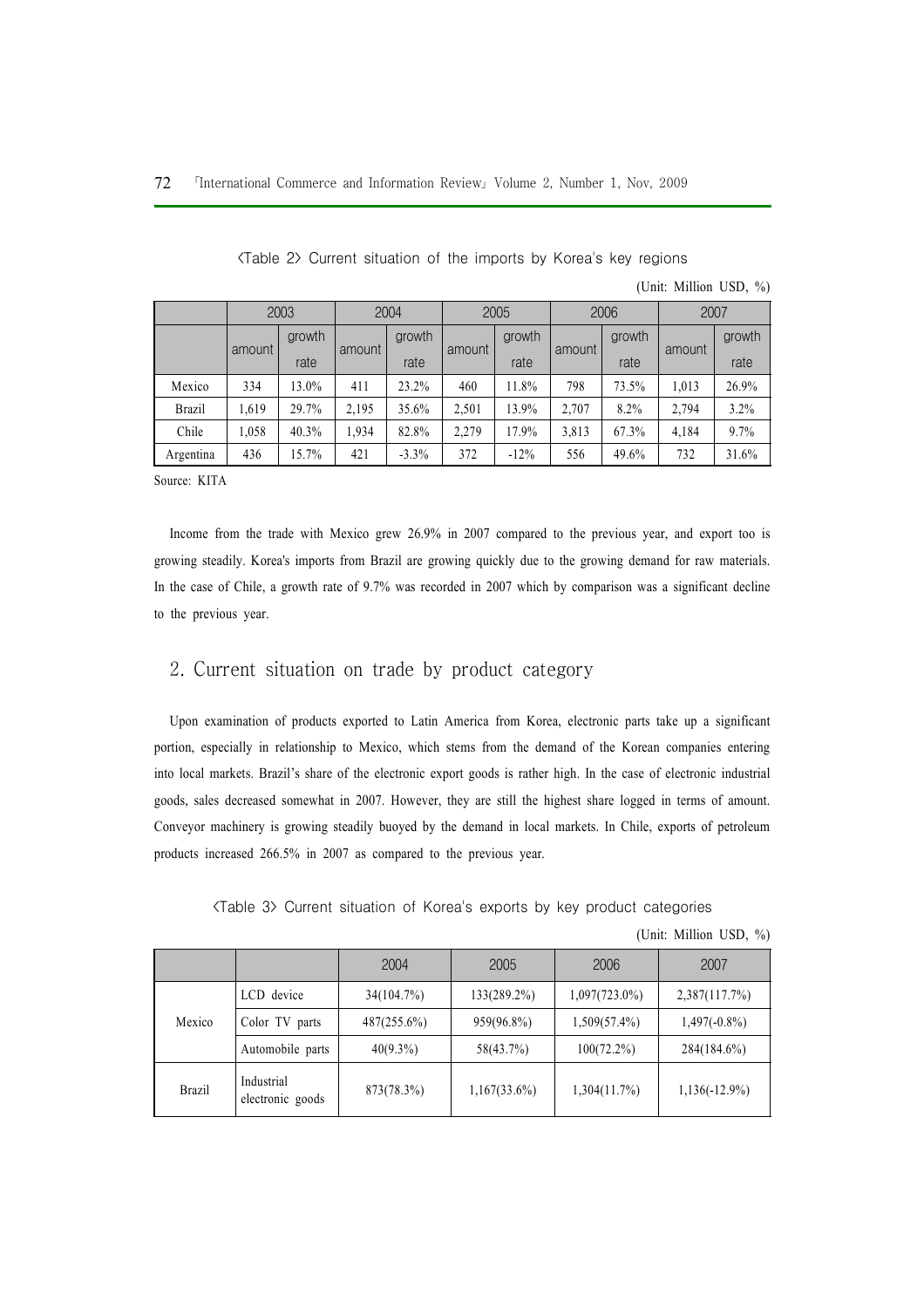|           | Conveyor<br>machinery               | $45(95.8\%)$  | 83(84.2%)     | 285(244.6%)   | 589(106.5%)      |
|-----------|-------------------------------------|---------------|---------------|---------------|------------------|
|           | Electronic goods<br>parts           | 221(87.8%)    | $285(29.0\%)$ | $368(29.0\%)$ | 457(24.3%)       |
| Chile     | Petroleum<br>products               | $67(-18.5%)$  | 241(262.3%)   | 494(104.7%)   | $1,811(266.5\%)$ |
|           | Vehicles                            | $251(54.4\%)$ | 370(47.7%)    | $482(30.2\%)$ | 672(39.5%)       |
|           | Wireless<br>communication<br>device | $60(142.1\%)$ | $100(66.6\%)$ | $99(-0.7%)$   | $95(-4.6%)$      |
| Argentina | Polyester resin                     | $20(-23.0\%)$ | 46(130.7%)    | $36(-23.1\%)$ | $59(66.6\%)$     |
|           | Freight vehicles                    | $1(83.9\%)$   | 5(270.7%)     | $11(101.6\%)$ | $18(75.3\%)$     |
|           | CRT TV                              | $25(100.3\%)$ | $38(53.2\%)$  | $32(-16.5%)$  | $21(-35.3\%)$    |

Source: KITA

Likewise, exports of petroleum products are faring well, but they are in the red when compared to the total imports. Argentinean exports of polyester products declined somewhat in 2006. However, since 2007 they have started to grow once again. In the case of the vehicle growth rates; freight vehicle exports are particularly noticeable.

|               | (UTHL. IVIIIIIUII USD, $/0$ ) |               |                |                  |                 |  |  |
|---------------|-------------------------------|---------------|----------------|------------------|-----------------|--|--|
|               |                               | 2004          | 2005           | 2006             | 2007            |  |  |
| Mexico        | Unrefined copper<br>ingot     | 39(616.8%)    | 51(31.7%)      | $133(160.2\%)$   | $145(8.9\%)$    |  |  |
|               | Zinc ore                      | $0(-100\%)$   | $0(-)$         | $91(-)$          | $83(-8.5%)$     |  |  |
|               | Slab                          | $11(-)$       | $23(104.2\%)$  | $0(-100\%)$      | $70(-)$         |  |  |
|               | Metallic mineral              | $520(52.2\%)$ | 805(54.7%)     | 831(3.3%)        | $910(9.5\%)$    |  |  |
| <b>Brazil</b> | Agricultural<br>products      | 678(47.8%)    | $582(-14.2\%)$ | 598(2.7%)        | 812(35.9%)      |  |  |
|               | Steel products                | 452(24.2%)    | $601(33.1\%)$  | $498(-17.1\%)$   | 522(4.7%)       |  |  |
|               | Copper products               | $954(86.0\%)$ | $871(-8.7%)$   | $1,621(86.1\%)$  | $1,866(15.1\%)$ |  |  |
| Chile         | Copper mine                   | 513(134.2%)   | $657(28.1\%)$  | $1,369(108.3\%)$ | $1,274(-6.9\%)$ |  |  |
|               | Paper stock                   | $95(15.0\%)$  | $108(14.3\%)$  | $129(19.4\%)$    | 227(75.7%)      |  |  |
|               | Copper mine                   | $95(6.2\%)$   | $25(-74.0\%)$  | 188(663.6%)      | 281(49.7%)      |  |  |
| Argentina     | Soybean oil                   | 140(137.8%)   | $114(-18.2\%)$ | $120(4.6\%)$     | 143(19.5%)      |  |  |
|               | Cow hide                      | $8(523.8\%)$  | 10(28.5%)      | 23(133.5%)       | $37(63.2\%)$    |  |  |

<Table 4> Current situation of the imports by key products

Source: KITA

(Unit: Million USD, %)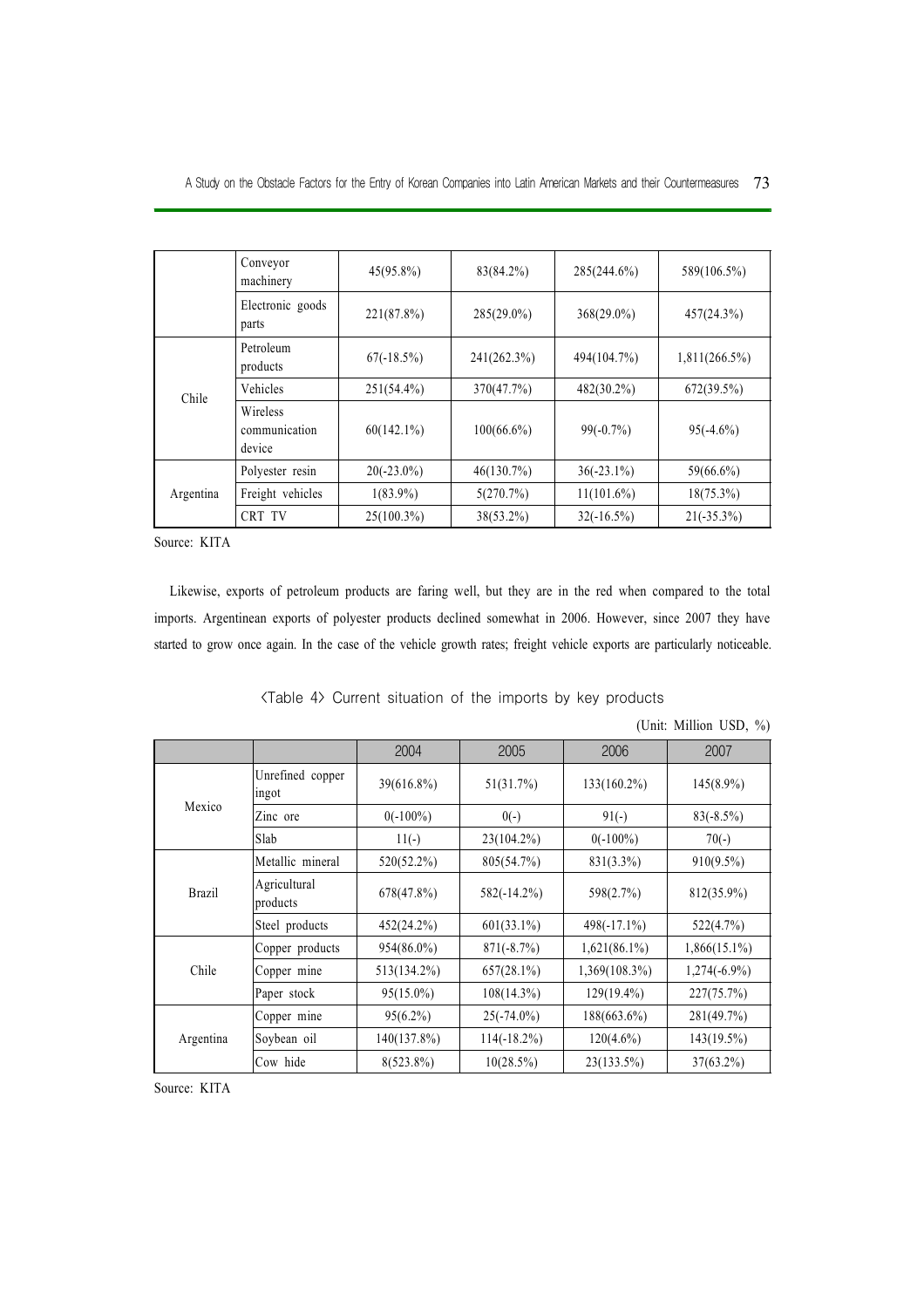Meanwhile, minerals are the key import product into Korea from Latin America. In Mexico, imported unrefined copper ingot takes up the highest share. Brazil is also a key raw ingredient supply nation for Korea, and exports high quantities of minerals and agricultural products. The Chilean economy is very dependent on copper according to several measures.4) Over 70% of the trade with Chile is limited to the raw material copper which places a financial strain on trade relations between Korea and Chile. Trade with Argentina is also heavily focused on the import of raw materials and although imports decreased somewhat in 2005, since 2006 they have been increasing.

## Ⅲ. Key Trade Regulation Policy in the Latin American Regions

Until the late 1980s, Latin America made headlines as a place associated with revolutions and coups.<sup>5)</sup>

Latin American nations have implemented all types of trade liberalization policies while at the same time forming integrated economy bloc for each region<sup>6)</sup> They are seeking ways to increase trade within the region and pursuing after stable economy growth.7) However, such regional economic integration and trade barriers, such as tariffs, make it difficult for the Korean companies to export to local markets.

#### 1. Import Regulation Measures

The basic principle of the international trade environment, centered on the GATT/WTO system, is to realize the liberalization and fairness of international transactions. In other words, tariffs and non-tariffs obstacles are to be mitigated or eliminated altogether and all types of regulations are to be corrected, to realize fair trade .8) In general, import regulation refers to the measures that affect imports such as approvals for import9) and import quota. In particular, import quota is likely to restrict free trade when compared to tariffs. Thus, Sub Clause 110)

<sup>4)</sup> Spilimbergo, Antonio, "Cooper and the Chilean Economy," Journal of Policy Reform, vol.5, no.2, 2002, p.115.

<sup>5)</sup> Moreno, Felipe, "Latin America's true colours," Contemporary Review, vol.288, no.1683, 2006, p.409.

<sup>6)</sup> CEPAL, "Coordination macroeconomica en los esquemas de integracion subregionales," Panorama de la insercion de America Latina y el Caribe 2000-2001, 2003. pp. 117-120.

<sup>7)</sup> Park Chong-Suk, "A Study on the Korean company's plan for entering into MERCOSUR", The International Commerce & Law Review, vol.30, 2006. pp.124-125.

<sup>8)</sup> Suh Hun-Je, International Trade Law, Seoul, Bobmunsa, 1997 p.98.

<sup>9)</sup> Import Licensing is defined as administrative procedures used for the operation of import licensing regimes requiring the submission of an application or other documentation(other than required for customs purposes)to the relevant administrative body as a prior condition for importation into the customs territory of the importing member.;WTO Annex 1A, Agreement on Import Licensing Procedures.

<sup>10)</sup> No prohibitions or restrictions other than duties, taxes or other charges, whether made effective through quotas, import or export licenses, shall be instituted or maintained by any contracting party on the importation of any product of the territory of any other contracting party or on the exportation or sale for export of any product destined for the territory of any other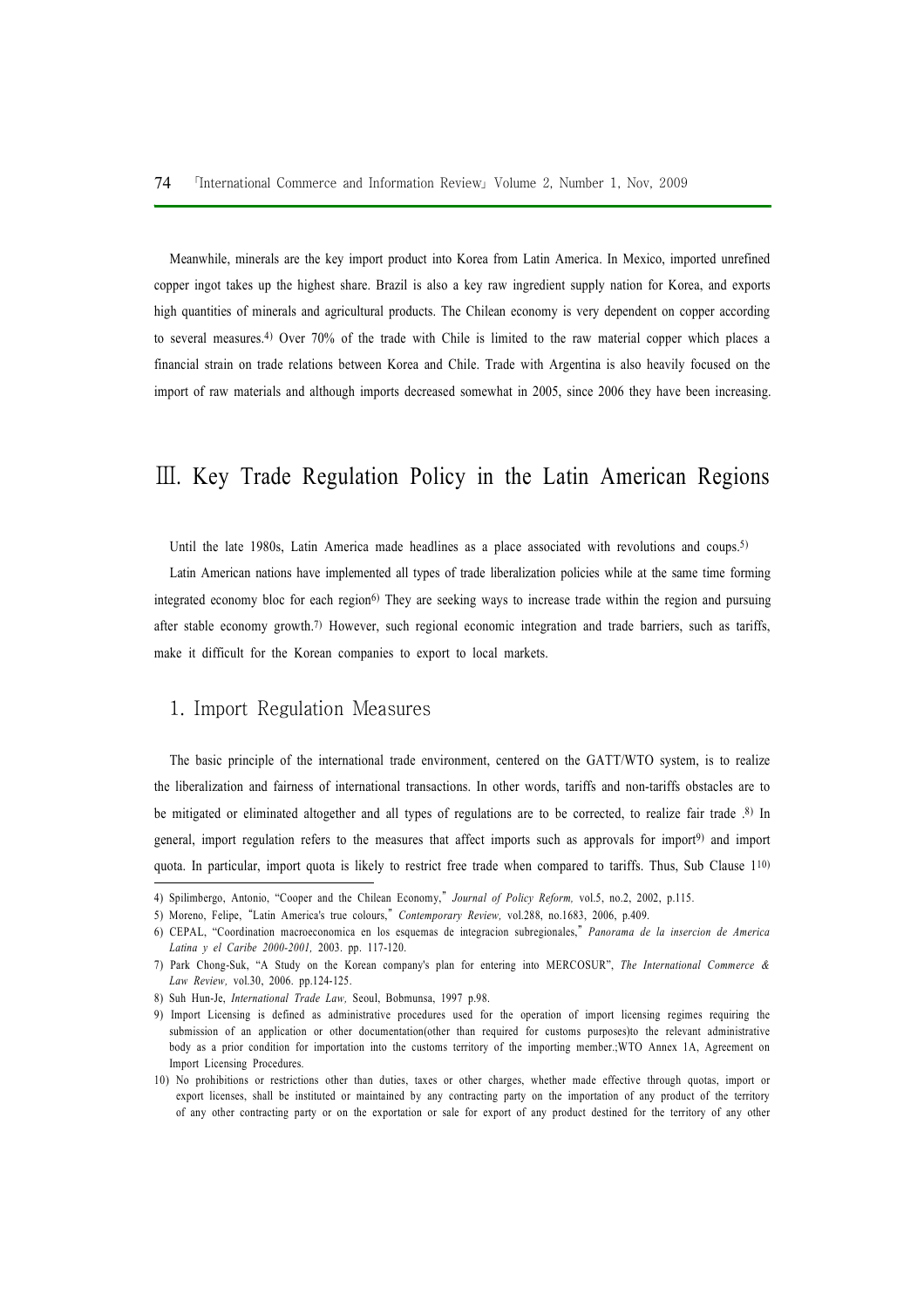A Study on the Obstacle Factors for the Entry of Korean Companies into Latin American Markets and their Countermeasures 75

of Clause 11 of the GATT also strictly regulates against limiting quantity. In Mexico which implemented liberalization policies in a full-fledged manner after the launch of NAFTA, there are few product categories that are banned from importation with the exception of certain few particular categories in congruence with other nations. In accordance with this, economic government authority (Secretaria de Economia)'s approval (padron de importacion) is required for some categories.11) In the case of Brazil, it limits the quantity as a measure to restrict import. In particular, a strict measure against Asian woven fabrics has been affected. In 2002, it implemented measures to limit the quantity of Korean woven fabrics. In Chile, there are no particular import regulation measures occurring after the signing of the FTA with Korea. However, imports of used vehicles are prohibited12) and foodstuff and medications require approval of related institutions. Argentina has temporary one-time restrictions on the quantity imports when it comes to some product categories such as vehicles. Medications require approval in advance. In fact, at least three years are required to obtain approval of Korean medications. As for the categories that are prohibited for importation, they include used vehicles and used medical devices.

#### 2. Customs and tariffs measures

Mexico, based on the 1990 "Decreto para el fomento y modernizacion de la industria automotoriz" allows only those companies that assemble and produce in Mexico to import finished vehicles. However, this law was abolished in 2004 13)during the UR negotiations. Mexico levies high tariffs for imports when it comes to the nations that did not sign the FTA with Mexico. Thus, exporting vehicles to Mexico is indeed difficult. Mexico levies a 10% tariff on at least 50% of all the imports. In the case of vehicles, it levies 50% tariff .14) In particular, it is mandatory when custom clears imported products that the standard price for each category should be officially posted up. When imported at a lower price, price certificates needs to be attached so that importation at low price can be regulated. Meanwhile, according to a WTO announcement, Mexico is a nation that frequently investigates dumping practices. Filing a suit against dumping practices can be placed by the companies or organizations that produce at least 25% of the domestic production, and a decision to either to investigate or not should be made within 30 days after the application is received. Preliminary judgment should be conducted within 130 days after the start of the investigation, and final judgment is required within 260 days.

contracting party.

<sup>11)</sup> Mexico modified the method of applying for the import approval so that the applicants can apply on the Internet starting from September 1, 2007. http://www.aduanas.gob.mx/aduana-mexico/2007/A-Body-Padrones.html

<sup>12)</sup> Refer to the following site to refer to the list of related institutions that issue approval for the categories that can be imported. http://www.aduana.cl/prontus-aduana/site/artic/20070228/pags/20070228161116.html

<sup>13)</sup> Due to the abolishment of this law, Mexico does not restrict the importation of new vehicles from USA, Canada, and EU.

<sup>14)</sup> IILSEN, La industria automotoriz en el Tratado de Libre Comercio de America del Norte: Implicaciones para Mexico, 2003, pp.48-49.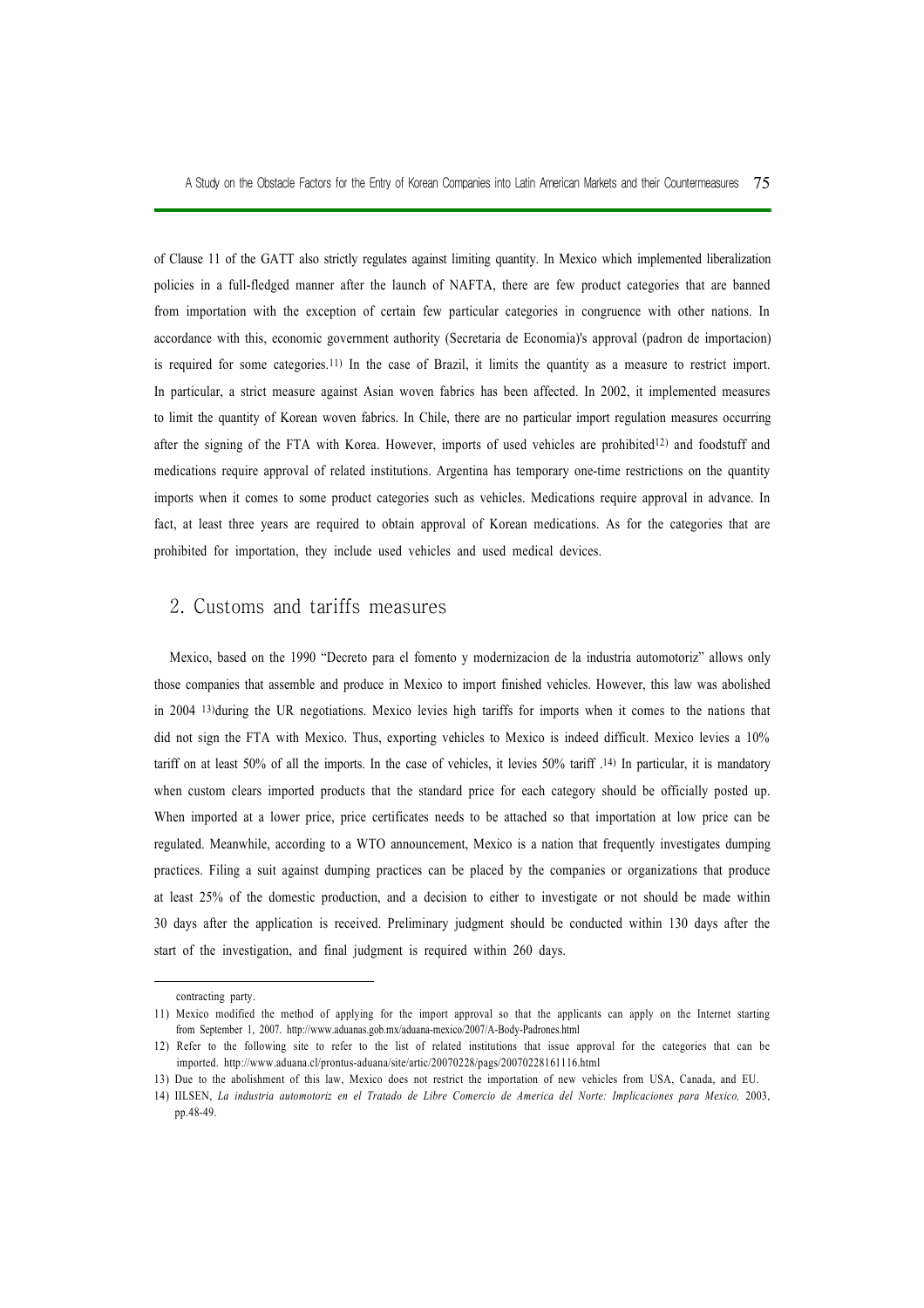Brazil, a member nation of the MERCOSUR<sup>15</sup>), applies a 0-35% Common External Tariff (CET) for imports from nations other than the MERCOSUR, depending on the products. Moreover, it is customary to pay tax by leveraging with a customs agent due to complex customs procedures.16) There are also many instances in which importation is restricted by stepping up the customs inspection. In Chile, it levies up to 24% anti dumping and countervailing duties if it sees the possibility that the domestic industry may be hurt by the dumping or subsidy of the exporting nation. An extension every one year is possible.17) In the case of Argentina, another MERCOSUR member nation, it applies Common External Tariff, but levies tariff of 35% for the vehicles. For electronic goods, which are Korea's key exports, 20% Common External Tariff is levied. In particular, significant lead time to clear the customs is required due to the introduction of the Canal Morado method when clearing customs imports.18) Moreover, a minimum import price system is enforced to defend against instances in which the price of imports is lower than the minimum price defined by the government. Some Korean products including clothing and parts are included in this. In addition, Argentina is one of the representative nations that enforce anti-dumping measures. Starting from 1995 to 2001, it took on a total of 96 cases of anti-dumping measures.19) Even today, Argentina regulates imports by investigating anti dumping at all times to protect its domestic industry.

## Ⅳ. Korea's Countermeasures

#### 1. Pursuit of FTA with the key Latin American nations

Starting in the 1990's, Latin American nations became aware of the world economy's trend to form economic blocs and of the need to actively pursue economic integration in their regions.20) The nations have actively used protectionism policies to support other goals.21) Presently, economy integration of the Latin American regions takes

<sup>15)</sup> MERCOSUR, launched officially on 1st January 1995, is a trade bloc, but it also is geared towards forming a single market. It attempts to cast away the economic binding of the advanced nations as well as pursuing after the economic gain of the nations in the bloc. MERCOSUR is made up of Brazil, Argentina, Paraguay and Uruguay together with Chile. see Tayana(2004) and Blum(2000).

<sup>16)</sup> PSCI , Guia practica sobre el proceso de importacion en brasil, 2007, pp.39-66.

<sup>17)</sup> MOFAT, A Comprehensive Survey of the Trade Environment, 2007, p.747.

<sup>18)</sup> In the past, "Canal Verde" referred to immediate customs clearance while "Canal Naranja" required one to two days after reviewing documents. "Canal Roja" required three to four days for reviewing documents and inspecting goods.

<sup>19)</sup> Jeffrey, Drope, "Don't Buy from Me Argentina: Politics, Economics, and Trade Liberalization in Argentina, 1992-2001," Studies in Comparative International Development, vol.41, no.1, 2006, pp.55-56.

<sup>20)</sup> Most Latin American nations grew less than 30% in per capita terms between 1985 and 1998, see Contreras(2001).

<sup>21)</sup> Wang Zhong-Ming and Jun Zhuo and Geon-Cheol Shin, "A Study of Foreign Trade Policies on Protectionism: A Cluster and Discriminant Approach," Journal of Korea Trade, vol.11, no.3, 2007, p.204.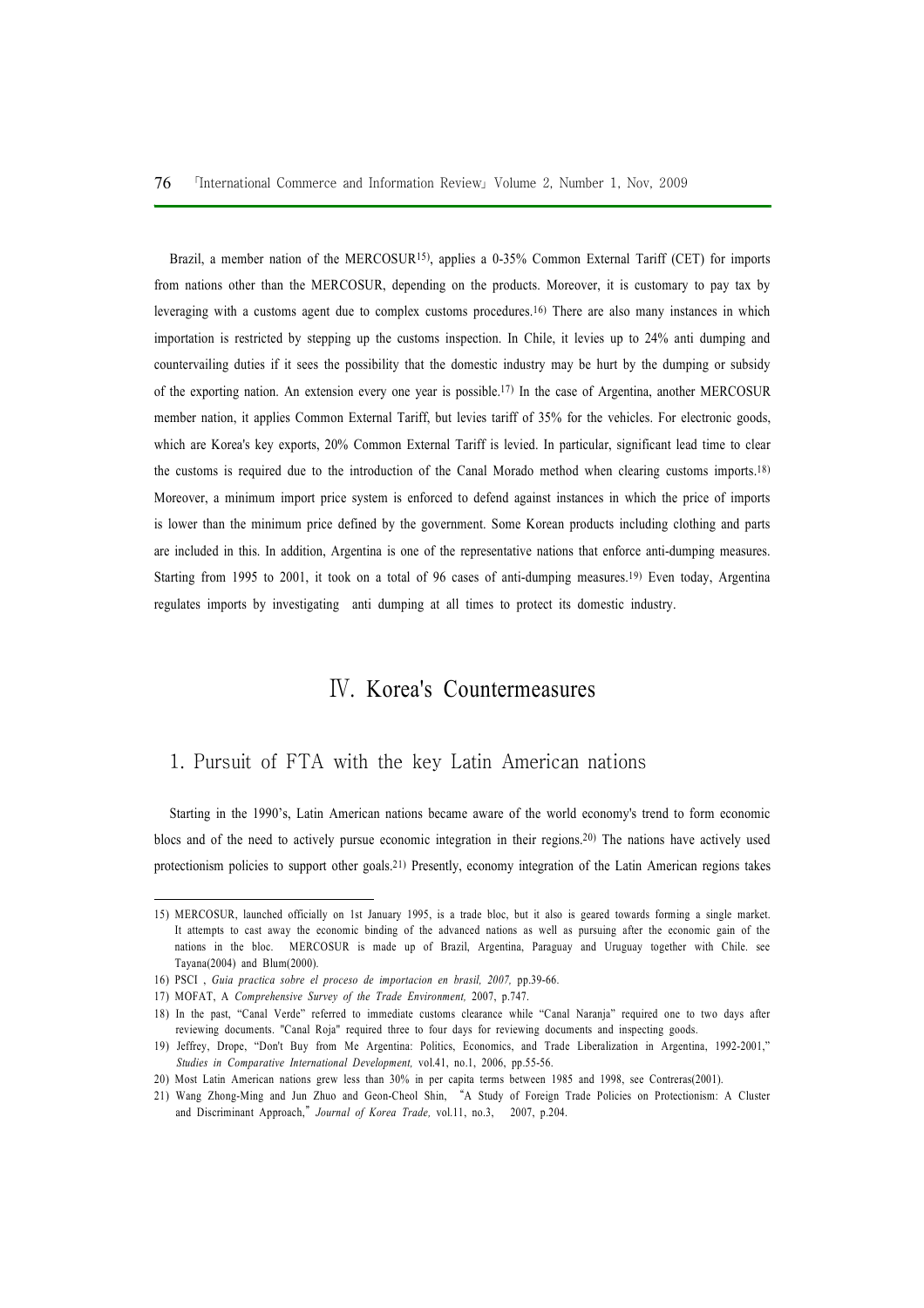place with the FTA because it enables them to set tariffs on their own. Moreover, given the economic situation and political factors among the Latin American nations, there are some obstacles that impede them from moving up to the Customs Union stage. However, the MERCOSUR is not a FTA, but a Customs Union. Thus, it levies Common External Tariff on those nations that are not in the bloc. Currently, each of the Latin American nations signs a regional trade agreement despite their geographic location if the agreement is helpful for their domestic economy. Korea-Chile FTA is a representative example. In particular, Chile signed with most of the Latin American nations giving it the potential to serve as a stronghold for the Korea's increased export and investment in Latin America.22) In addition, the negotiation know-how accumulated while pursuing the FTA with Chile can be leveraged as a strategy when negotiating with other Latin American nations.

Presently, Korea is working to sign the FTA with Mexico. After agreeing to a joint study with Mexico in 2004 for the pursuit of the FTA, Korea is pursuing FTA negotiation in a full-fledged manner starting from 2007. If the Korea-Chile FTA is to serve as the bridge that will enable South Korea to preempt the South America region, signing of the FTA with Mexico will serve to enter into the Central America region.

Furthermore, Korea started a joint study with MERCOSUR, the largest integrated economy bloc in the Latin American regions in 2004 to examine the possibility of signing FTA with the MERCOSUR. MERCOSUR takes up 71% of the land mass in Latin America, and it is a very important market that amounts to 100 Million USD.23) In particular, the reason that Korea needs to actively walk into the FTA negotiation with the Latin American regions is that it needs to prepare against the FTAA24) as well as seek to eliminate import obstacles. If FTAA is to be launched officially, then Korea cannot help but compete with Latin American nations in North America.25) Thus, Korea needs to actively pursue FTA with the Latin American nations. At the same time, it needs to explore a strategy that will prepare against the launch of the FTAA.

## 2. Increased investment in the local markets and the strategy to diversify exports

Currently, Mexico's primary demand for the Korea-Mexico FTA is Korea's increased investment. In fact, Korea's investment in Mexico in the Latin American regions is significantly high. Despite it all, however, Mexico is demanding

<sup>22)</sup> Chile's bid to become a full member of NAFTA and of MERCOSUR, see Sznajder(1996).

<sup>23)</sup> see Moreno, pp.411-418.

<sup>24)</sup> FTAA is the negotiation that the USA is focused on the most in terms of the external trade policy. In 1990, the USA proposed the Enterprise for the Americas Initiative (EAI) with the goal of 34 nations in the Americas signing this agreement until 2005, see Smith(2000). However, this initiative is currently stalled. However, if FTAA is to be launched officially, it is expected to become the world's largest free trade zone and significantly influence nonmember nations including Korea.

<sup>25)</sup> Park Chong-Suk and Kun-Ha Hwang, A Study on Major Issues of the Free Trade Area of the Americas(FTAA), Korea Trade Review, vol.32, no.4, 2007, p.78.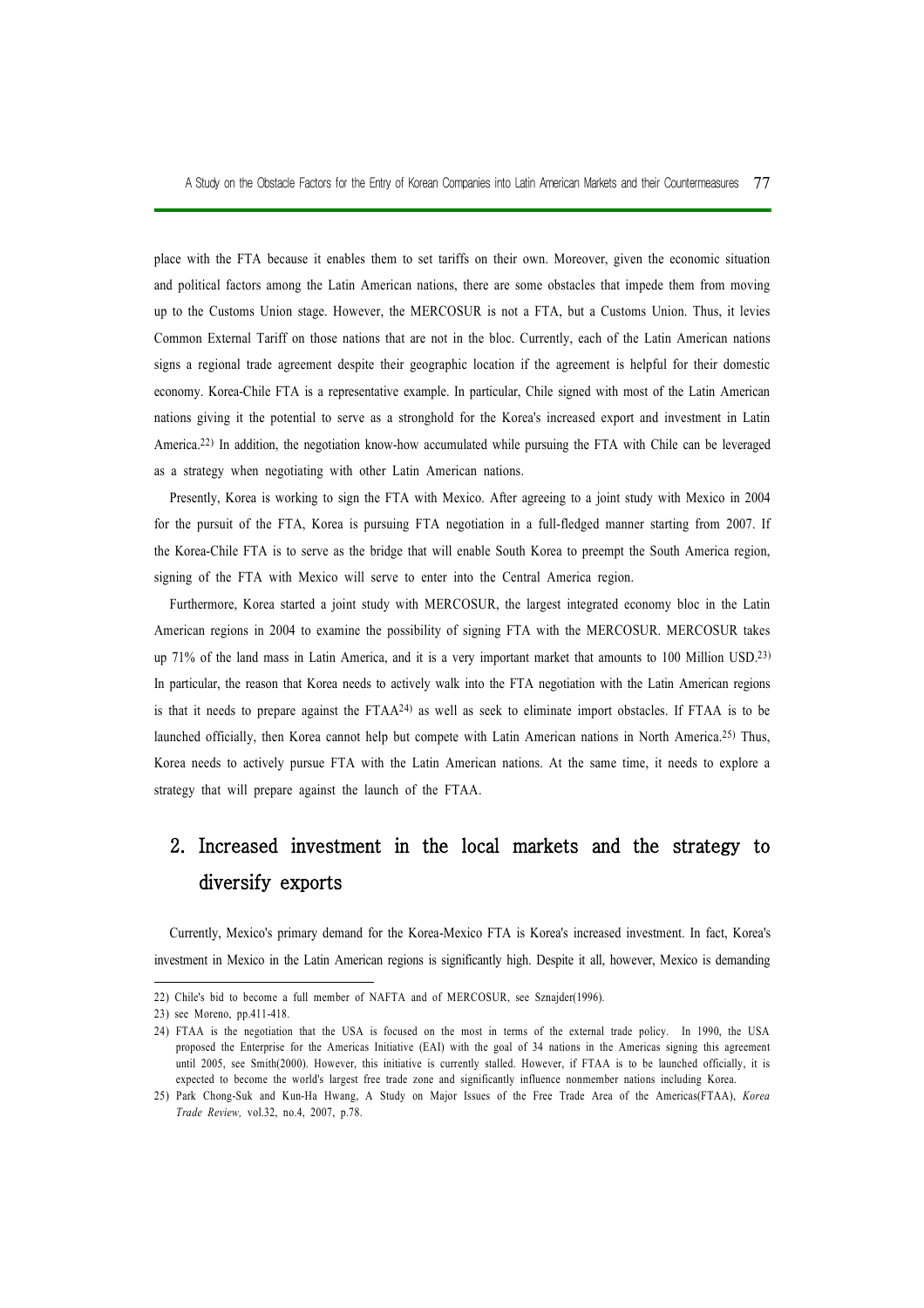that Korea increase investments in Mexico, citing other nations' investments. Except for the oil drilling and other areas that are not available for foreign investment, according to the Mexico's Foreign Investment Law, almost all other business areas are available for foreign investment.

Latin American regions lack development capability even when they enjoy rich oil and mineral reserves. Thus, it is necessary to participate actively in the development of resources. In the case of Brazil, a 200,000.00 USD deposit in the Banco Central is required for a foreign company to establish a corporation in Brazil. In this case, if a foreign invested company chooses to establish a corporation to participate in local mining business, they are subject to equal treatment as if they were a local company and can hold upwards of 50% of the shares. Because Brazil has many natural resources, there are many opportunities to participate in the resource development initiatives. The mineral resources currently known are presumed to be merely 10% of the total natural resources available. Currently, key multinational companies in the world are actively announcing their plan to participate in the development projects. Korea too needs to participate actively, especially since it also imports these natural resources. Korea's only direct investment for the resources development business in Brazil is conducted through the KOBRASCO, which is a JV company, formed with the CVRD26), a steel company in Brazil. The reasons that the investment in the resources development in Brazil is low are due to lack of information and concern for the local economy.27)

In the case of Chile, Clause 10.328) of the agreement between Korea and Chile applies the principle of National Treatment29), with no special treatment granted to foreign investors. Chile is often the first stop for investors entering Latin America. Investment is relatively free in Argentina. However, Argentina is sued by many foreign investors, for violating investment agreements. In terms of the amount, a total of 15.5 Billion USD investments were made30) because Argentina attracted a significant amount of foreign capital during the privatization of public companies. However, the existing policy gave special treatment for foreign investors that collapsed due to the economic crisis during the early 2000s. Argentina's policy to attract investment may change depending on its economic situation. Thus, JV investment with a local company is recommended instead of investing alone.

Until now, Latin American markets were considered the markets to dispose of bad inventory. Only limited product

<sup>26)</sup> CVRD, a steel and mineral producer, established in 1942 grew into Brazil's largest company, buoyed by China's increased import of the raw materials and price increase in the world. It exerts significant influence in the steel and mineral price in the world.

<sup>27)</sup> Kim Young-Seok, "Current Status on the Brazil's Resources Development", EXIM Bank's Oversea Economy, the Export-Import Bank of Korea, 2004, p.25.

<sup>28)</sup> Each Party shall accord to investors of the other Party treatment no less favourable than that it accords, in like circumstances, to its own investors with respect to the establishment, acquisition, expansion, management, conduct, operation, and sale or other disposition of investments.

<sup>29)</sup> The second major obligation of nondiscriminatory treatment, after MFN, is the national treatment obligation, see Jackson (1997).

<sup>30)</sup> Kim Kwan-Ho, "Investment Treaty Claims against Argentina," International Area Studies Review, vol.11, no.1, 2007, p.404.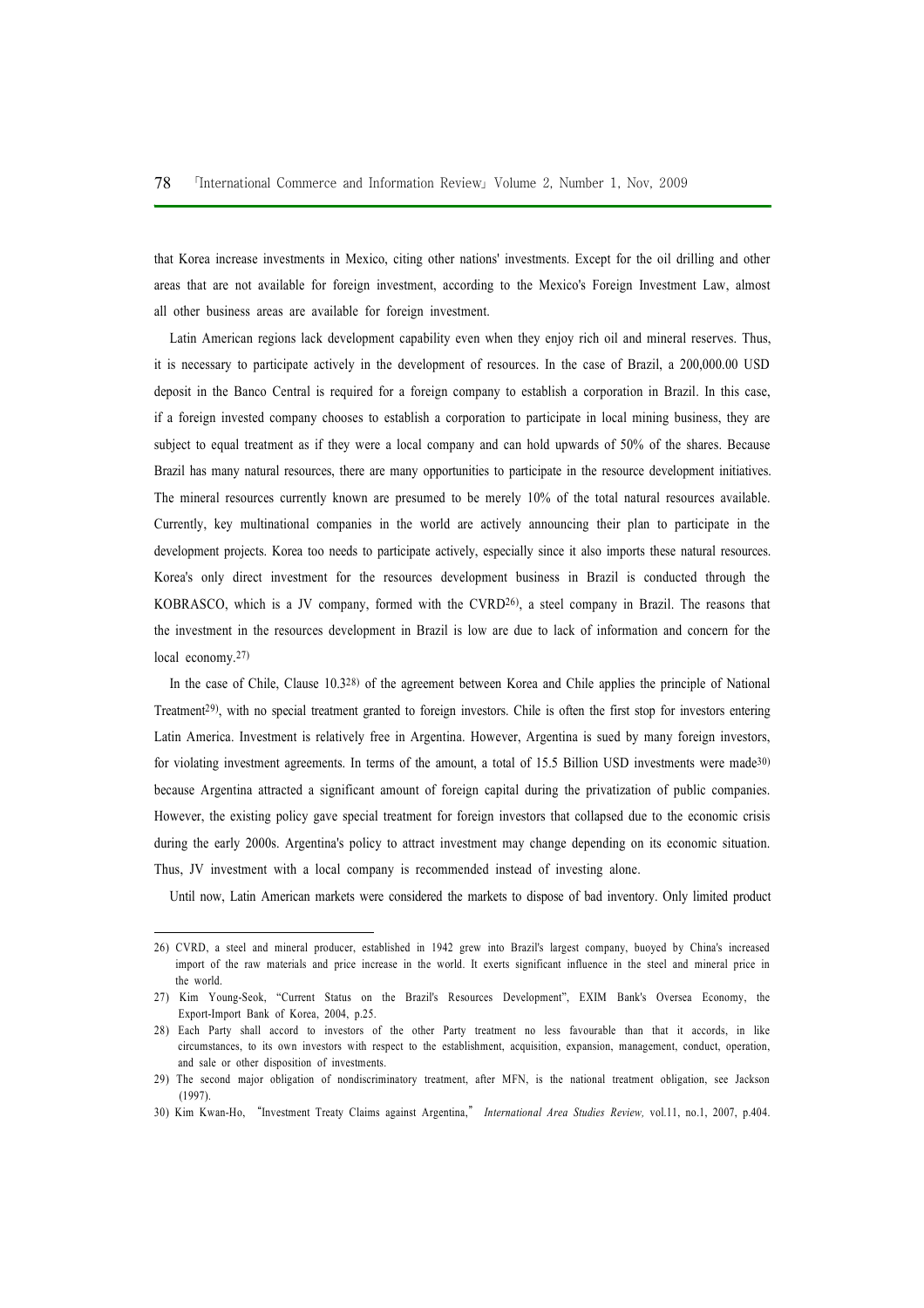assortment was exported. However, it is now time to develop new strategies. In particular, Latin American regions are becoming hot IT markets. According to the report of the World Economic Forum (WEF), currently Korea has the 9th IT competitiveness in the world after the Iceland. Accordingly, Korea needs to diversify its exports, leveraging its world-class semiconductors, wireless communication devices and so forth to penetrate the market.

## Ⅴ. Conclusion

Currently, Latin American economy is experiencing continual growth and is consolidating its position as an important player in the global market. Moreover, it is trying to generate economy of scale and to increase trade through economy integration. Although it can be said that Korea secured the opportunity to enter into the Latin American markets by signing the FTA with Chile, there are many issues to resolve. In particular, Latin American regions are taking measures to restrict imports such as limiting the quantity and by implementing differentiated tariffs for the nations that are not included in the bloc. Thus, this research proposes two measures when it comes to increased participation in the Latin American markets. The first measure is the signing of the FTA with key Latin American nations. It is necessary to sign FTA with Mexico to penetrate Central America, distinguishing it from other Latin America regions. In South America, it is necessary to pursue the strategy of expanding the market centered on the MERCOSUR. In particular, given the likelihood of launching the FTAA later on, and given the integrated economy bloc of Latin American regions, it is necessary to actively pursue FTA with other key nations. The second measure states it is essential to increase local investment and diversify products for trade. Although Latin American regions hold rich natural resources, they lack the development ability. Thus, they are actively seeking foreign investment. Given that the Latin American nations are key exporters of the raw materials that are in demand in Korea, it is necessary to approach local resource development efforts in a strategic manner. Moreover, Latin American markets should not be perceived as the places to discard bad inventory, but to consider them markets for exporting technology intensive places to diversify products.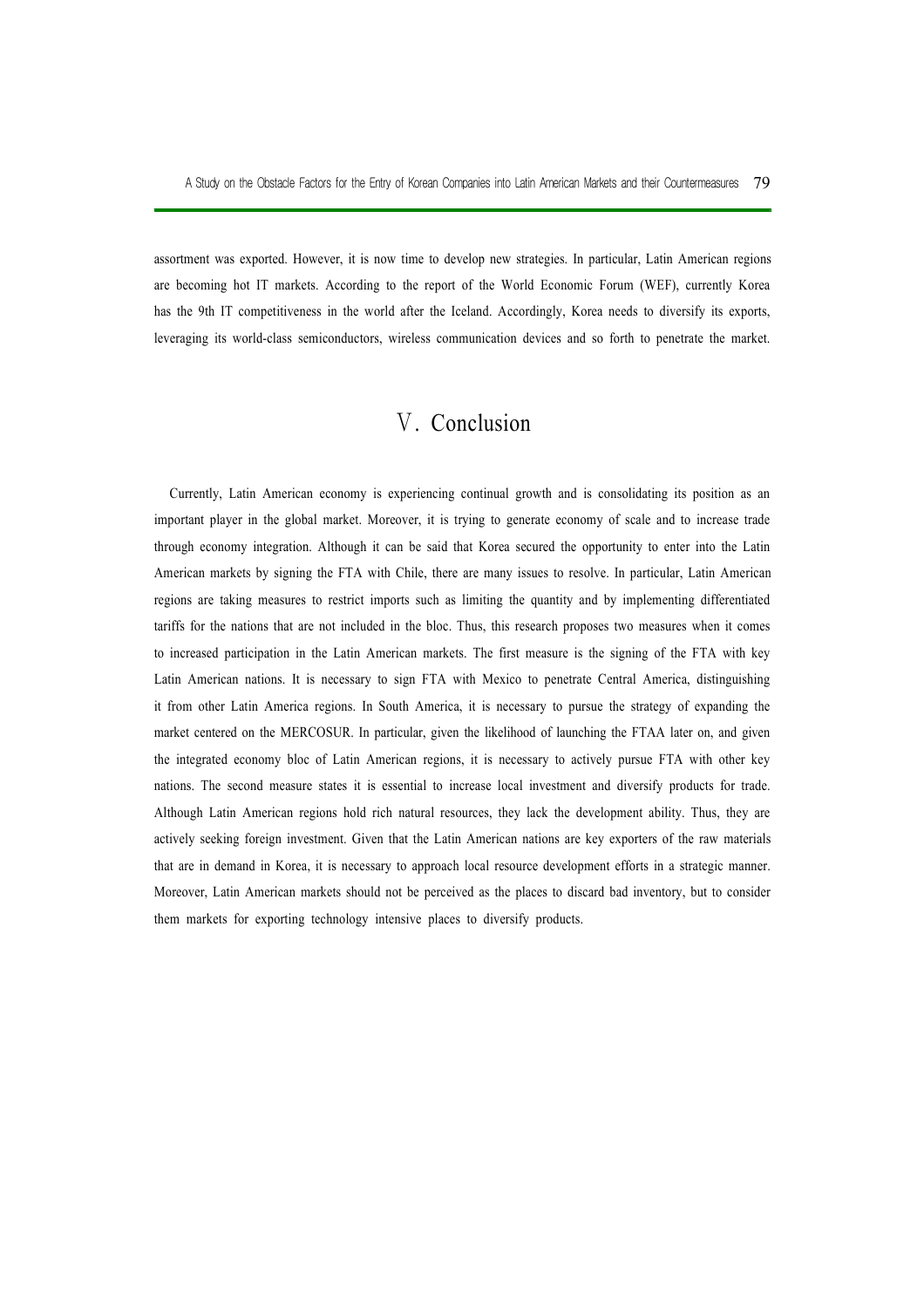## References

Antonio Spilimbergo, "Cooper and the Chilean Economy," Journal of Policy Reform, vol.5, no.2, 2002.

- CEPAL, "Coordination macroeconomica en los esquemas de integracion subregionales," Panorama de la insercion de America Latina y el Caribe 2000-2001, 2003.
- Chong-Suk Park, "A Study on the Korean company's plan for entering into MERCOSUR", The International Commerce & Law Review, vol.30, 2006.
- Chong-Suk Park and Kun-Ha Hwang, A Study on Major Issues of the Free Trade Area of the Americas(FTAA), Korea Trade Review, vol.32, no.4, 2007.
- Dante Contreras, "Economic Growth and Poverty Reduction by Region: Chile 1990-96," Development Policy Review, vol.19, no.3, 2001.
- Drope, Jeffrey, "Don't Buy from Me Argentina: Politics, Economics, and Trade Liberalization in Argentina, 1992-2001," Studies in Comparative International Development, vol.41, no.1, 2006.
- Smith, E. Timothy, "From Miami to Quebec and Beyond: Opposition to the Free Trade Area of the Americas," peace & chance, vol.29, 2000.
- Felipe Moreno, "Latin America's true colours," Contemporary Review, vol.288, no.1683, 2006.
- Felipe Moreno, "Chile's Economy and the new president," Contemporary Review, vol.288, no.3, 2006.
- Hun-Je Suh, International Trade Law, Seoul, Bobmunsa, 1997.
- John H. Jackson, The World Trading System, MIT press, 1997.
- Jonathan S. Blum, "The FTAA and the fast track to forgetting the environment: A comparision of the NAFTA and the MERCOSUR environmental models as examples for the hemisphere," Texas International Law Journal, vol.35, 2000.
- Jorge Enrique Tayana, "Argentina: Pulling Out of Economic Difficulties," A Russian Journal of World Politics, Diplomacy and International Relations, vol.50, no.7, 2004
- Jose Maria Moreno, Manual del expotador, Ediciones macchi, 1993.
- IILSEN, La industria automotoriz en el Tratado de Libre Comercio de America del Norte: Implicaciones para Mexico, 2003.
- Kwan-Ho Kim, "Investment Treaty Claims against Argentina," International Area Studies Review, vol.11, no.1, 2007.
- K. Starr, Pamela. "Perfecting reform in Latin America: what role for the state?" Latin American Research Review, vol.37, no.2, 2002.
- Mario Sznajder, "Dilemmas of economic and political modernisation in Chile: a jaguar that wants to be